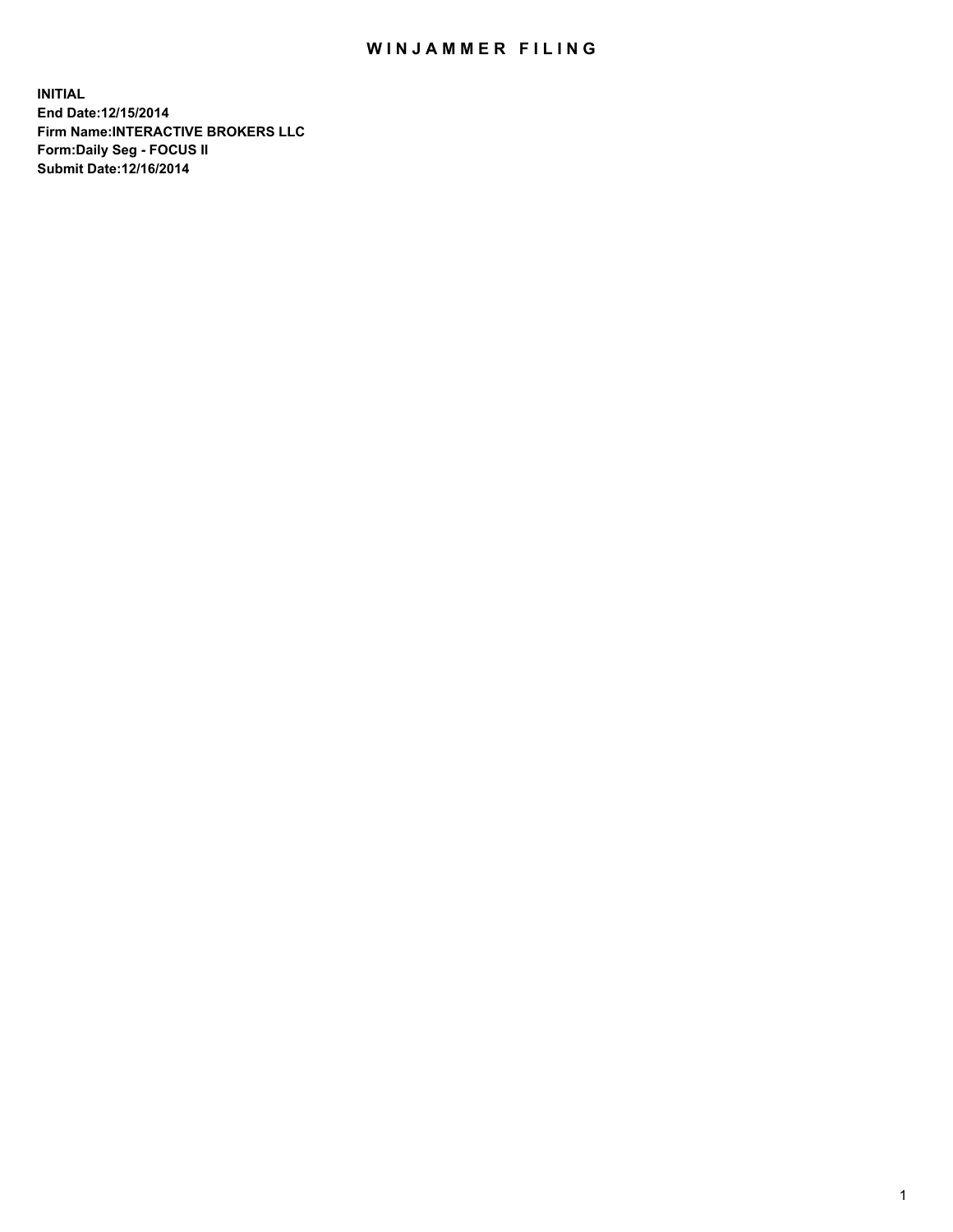## **INITIAL End Date:12/15/2014 Firm Name:INTERACTIVE BROKERS LLC Form:Daily Seg - FOCUS II Submit Date:12/16/2014 Daily Segregation - Cover Page**

| Name of Company<br><b>Contact Name</b><br><b>Contact Phone Number</b><br><b>Contact Email Address</b>                                                                                                                                                                                                                          | <b>INTERACTIVE BROKERS LLC</b><br><b>Michael Ellman</b><br>203-422-8926<br>mellman@interactivebrokers.co<br>m |
|--------------------------------------------------------------------------------------------------------------------------------------------------------------------------------------------------------------------------------------------------------------------------------------------------------------------------------|---------------------------------------------------------------------------------------------------------------|
| FCM's Customer Segregated Funds Residual Interest Target (choose one):<br>a. Minimum dollar amount: ; or<br>b. Minimum percentage of customer segregated funds required:% ; or<br>c. Dollar amount range between: and; or<br>d. Percentage range of customer segregated funds required between:% and%.                         | $\overline{\mathbf{0}}$<br>0<br>155,000,000 245,000,000<br>00                                                 |
| FCM's Customer Secured Amount Funds Residual Interest Target (choose one):<br>a. Minimum dollar amount: ; or<br>b. Minimum percentage of customer secured funds required:% ; or<br>c. Dollar amount range between: and; or<br>d. Percentage range of customer secured funds required between:% and%.                           | $\overline{\mathbf{0}}$<br>0<br>80,000,000 120,000,000<br>0 <sub>0</sub>                                      |
| FCM's Cleared Swaps Customer Collateral Residual Interest Target (choose one):<br>a. Minimum dollar amount: ; or<br>b. Minimum percentage of cleared swaps customer collateral required:% ; or<br>c. Dollar amount range between: and; or<br>d. Percentage range of cleared swaps customer collateral required between:% and%. | $\overline{\mathbf{0}}$<br><u>0</u><br>0 <sub>0</sub><br>0 <sub>0</sub>                                       |
| Current ANC:on<br><b>Broker Dealer Minimum</b><br>Debit/Deficit - CustomersCurrent AmountGross Amount<br>Domestic Debit/Deficit                                                                                                                                                                                                | 2,517,455,149 15-DEC-2014<br>285,862,851<br>5,666,745                                                         |
| Foreign Debit/Deficit<br>Debit/Deficit - Non CustomersCurrent AmountGross Amount<br>Domestic Debit/Deficit<br>Foreign Debit/Deficit<br>Proprietary Profit/Loss<br>Domestic Profit/Loss                                                                                                                                         | 6,471,8570<br>0 <sub>0</sub><br>0 <sub>0</sub><br>$\overline{\mathbf{0}}$                                     |
| Foreign Profit/Loss<br>Proprietary Open Trade Equity<br>Domestic OTE<br>Foreign OTE<br><b>SPAN</b><br><b>Customer SPAN Calculation</b>                                                                                                                                                                                         | $\overline{\mathbf{0}}$<br>$\overline{\mathbf{0}}$<br><u>0</u><br>1,094,325,381                               |
| Non-Customer SPAN Calcualation<br><b>Proprietary Capital Charges</b><br>Minimum Dollar Amount Requirement<br>Other NFA Dollar Amount Requirement                                                                                                                                                                               | 35,297,014<br><u>0</u><br>20,000,000 [7465]<br>21,712,983 [7475]                                              |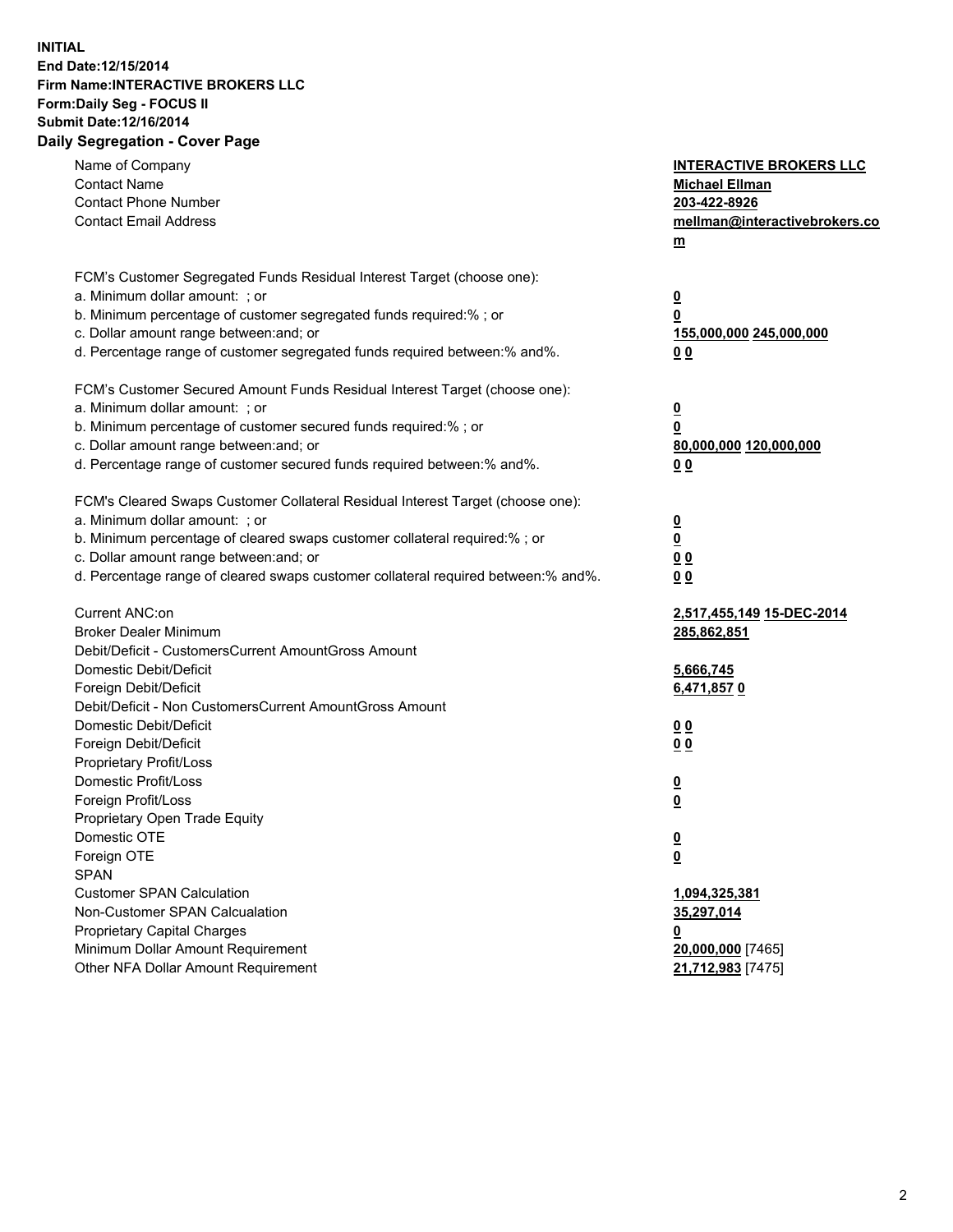## **INITIAL End Date:12/15/2014 Firm Name:INTERACTIVE BROKERS LLC Form:Daily Seg - FOCUS II Submit Date:12/16/2014 Daily Segregation - Secured Amounts**

|     | Foreign Futures and Foreign Options Secured Amounts                                         |                                   |
|-----|---------------------------------------------------------------------------------------------|-----------------------------------|
|     | Amount required to be set aside pursuant to law, rule or regulation of a foreign            | $0$ [7305]                        |
|     | government or a rule of a self-regulatory organization authorized thereunder                |                                   |
| 1.  | Net ledger balance - Foreign Futures and Foreign Option Trading - All Customers             |                                   |
|     | A. Cash                                                                                     | 398,475,208 [7315]                |
|     | B. Securities (at market)                                                                   | $0$ [7317]                        |
| 2.  | Net unrealized profit (loss) in open futures contracts traded on a foreign board of trade   | <b>-45,451,411</b> [7325]         |
| 3.  | Exchange traded options                                                                     |                                   |
|     | a. Market value of open option contracts purchased on a foreign board of trade              | 186,118 [7335]                    |
|     | b. Market value of open contracts granted (sold) on a foreign board of trade                | <mark>-79,639</mark> [7337]       |
| 4.  | Net equity (deficit) (add lines 1. 2. and 3.)                                               | 353,130,276 [7345]                |
| 5.  | Account liquidating to a deficit and account with a debit balances - gross amount           | 6,471,857 [7351]                  |
|     | Less: amount offset by customer owned securities                                            | 0 [7352] 6,471,857 [7354]         |
| 6.  | Amount required to be set aside as the secured amount - Net Liquidating Equity              | 359,602,133 [7355]                |
|     | Method (add lines 4 and 5)                                                                  |                                   |
| 7.  | Greater of amount required to be set aside pursuant to foreign jurisdiction (above) or line | 359,602,133 [7360]                |
|     | 6.                                                                                          |                                   |
|     | FUNDS DEPOSITED IN SEPARATE REGULATION 30.7 ACCOUNTS                                        |                                   |
| 1.  | Cash in banks                                                                               |                                   |
|     | A. Banks located in the United States                                                       | 352,929,391 [7500]                |
|     | B. Other banks qualified under Regulation 30.7                                              | 0 [7520] 352,929,391 [7530]       |
| 2.  | Securities                                                                                  |                                   |
|     | A. In safekeeping with banks located in the United States                                   | $0$ [7540]                        |
|     | B. In safekeeping with other banks qualified under Regulation 30.7                          | 0 [7560] 0 [7570]                 |
| 3.  | Equities with registered futures commission merchants                                       |                                   |
|     | A. Cash                                                                                     | $0$ [7580]                        |
|     | <b>B.</b> Securities                                                                        | $0$ [7590]                        |
|     | C. Unrealized gain (loss) on open futures contracts                                         | $0$ [7600]                        |
|     | D. Value of long option contracts                                                           | $0$ [7610]                        |
|     | E. Value of short option contracts                                                          | 0 [7615] 0 [7620]                 |
| 4.  | Amounts held by clearing organizations of foreign boards of trade                           |                                   |
|     | A. Cash                                                                                     | $0$ [7640]                        |
|     | <b>B.</b> Securities                                                                        | $0$ [7650]                        |
|     | C. Amount due to (from) clearing organization - daily variation                             | $0$ [7660]                        |
|     | D. Value of long option contracts                                                           | $0$ [7670]                        |
|     | E. Value of short option contracts                                                          | 0 [7675] 0 [7680]                 |
| 5.  | Amounts held by members of foreign boards of trade                                          |                                   |
|     | A. Cash                                                                                     | 137,059,292 [7700]                |
|     | <b>B.</b> Securities                                                                        | $0$ [7710]                        |
|     | C. Unrealized gain (loss) on open futures contracts                                         | -18,577,258 [7720]                |
|     | D. Value of long option contracts                                                           | 183,477 [7730]                    |
|     | E. Value of short option contracts                                                          | -79,635 [7735] 118,585,876 [7740] |
| 6.  | Amounts with other depositories designated by a foreign board of trade                      | 0 [7760]                          |
| 7.  | Segregated funds on hand                                                                    | $0$ [7765]                        |
| 8.  | Total funds in separate section 30.7 accounts                                               | 471,515,267 [7770]                |
| 9.  | Excess (deficiency) Set Aside for Secured Amount (subtract line 7 Secured Statement         | 111,913,134 [7380]                |
|     | Page 1 from Line 8)                                                                         |                                   |
| 10. | Management Target Amount for Excess funds in separate section 30.7 accounts                 | 80,000,000 [7780]                 |
| 11. | Excess (deficiency) funds in separate 30.7 accounts over (under) Management Target          | 31,913,134 [7785]                 |
|     |                                                                                             |                                   |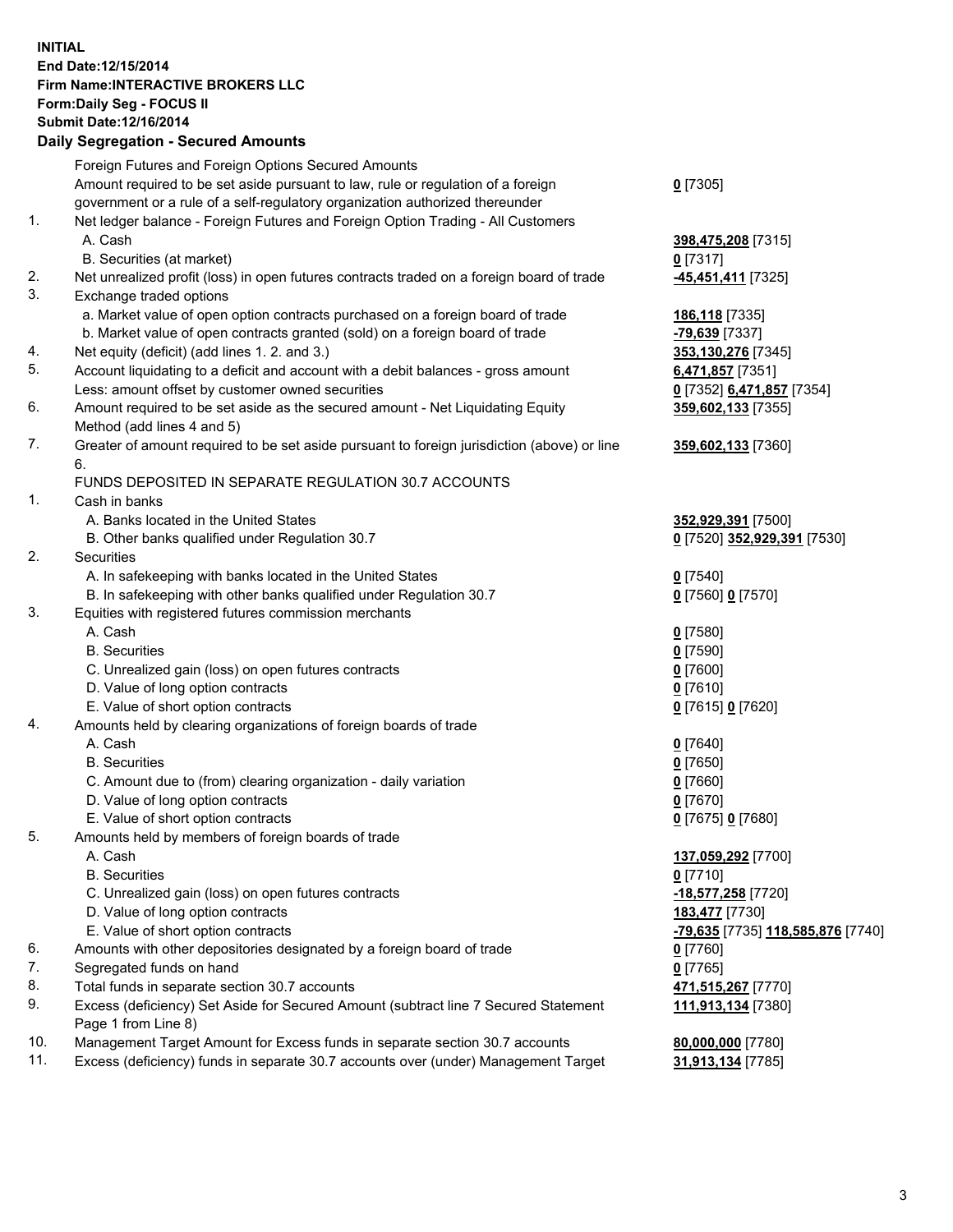**INITIAL End Date:12/15/2014 Firm Name:INTERACTIVE BROKERS LLC Form:Daily Seg - FOCUS II Submit Date:12/16/2014 Daily Segregation - Segregation Statement** SEGREGATION REQUIREMENTS(Section 4d(2) of the CEAct) 1. Net ledger balance A. Cash **2,356,375,412** [7010] B. Securities (at market) **0** [7020] 2. Net unrealized profit (loss) in open futures contracts traded on a contract market **-16,411,540** [7030] 3. Exchange traded options A. Add market value of open option contracts purchased on a contract market **138,876,226** [7032] B. Deduct market value of open option contracts granted (sold) on a contract market **-263,973,821** [7033] 4. Net equity (deficit) (add lines 1, 2 and 3) **2,214,866,277** [7040] 5. Accounts liquidating to a deficit and accounts with debit balances - gross amount **5,666,745** [7045] Less: amount offset by customer securities **0** [7047] **5,666,745** [7050] 6. Amount required to be segregated (add lines 4 and 5) **2,220,533,022** [7060] FUNDS IN SEGREGATED ACCOUNTS 7. Deposited in segregated funds bank accounts A. Cash **267,439,780** [7070] B. Securities representing investments of customers' funds (at market) **1,143,916,688** [7080] C. Securities held for particular customers or option customers in lieu of cash (at market) **0** [7090] 8. Margins on deposit with derivatives clearing organizations of contract markets A. Cash **14,274,511** [7100] B. Securities representing investments of customers' funds (at market) **78,775,578** [7110] C. Securities held for particular customers or option customers in lieu of cash (at market) **0** [7120] 9. Net settlement from (to) derivatives clearing organizations of contract markets **3,667,787** [7130] 10. Exchange traded options A. Value of open long option contracts **991,203** [7132] B. Value of open short option contracts **-6,629,170** [7133] 11. Net equities with other FCMs A. Net liquidating equity **-98,312,039** [7140] B. Securities representing investments of customers' funds (at market) **1,019,986,894** [7160] C. Securities held for particular customers or option customers in lieu of cash (at market) **0** [7170] 12. Segregated funds on hand **0** [7150] 13. Total amount in segregation (add lines 7 through 12) **2,424,111,232** [7180] 14. Excess (deficiency) funds in segregation (subtract line 6 from line 13) **203,578,210** [7190] 15. Management Target Amount for Excess funds in segregation **155,000,000** [7194]

16. Excess (deficiency) funds in segregation over (under) Management Target Amount Excess

**48,578,210** [7198]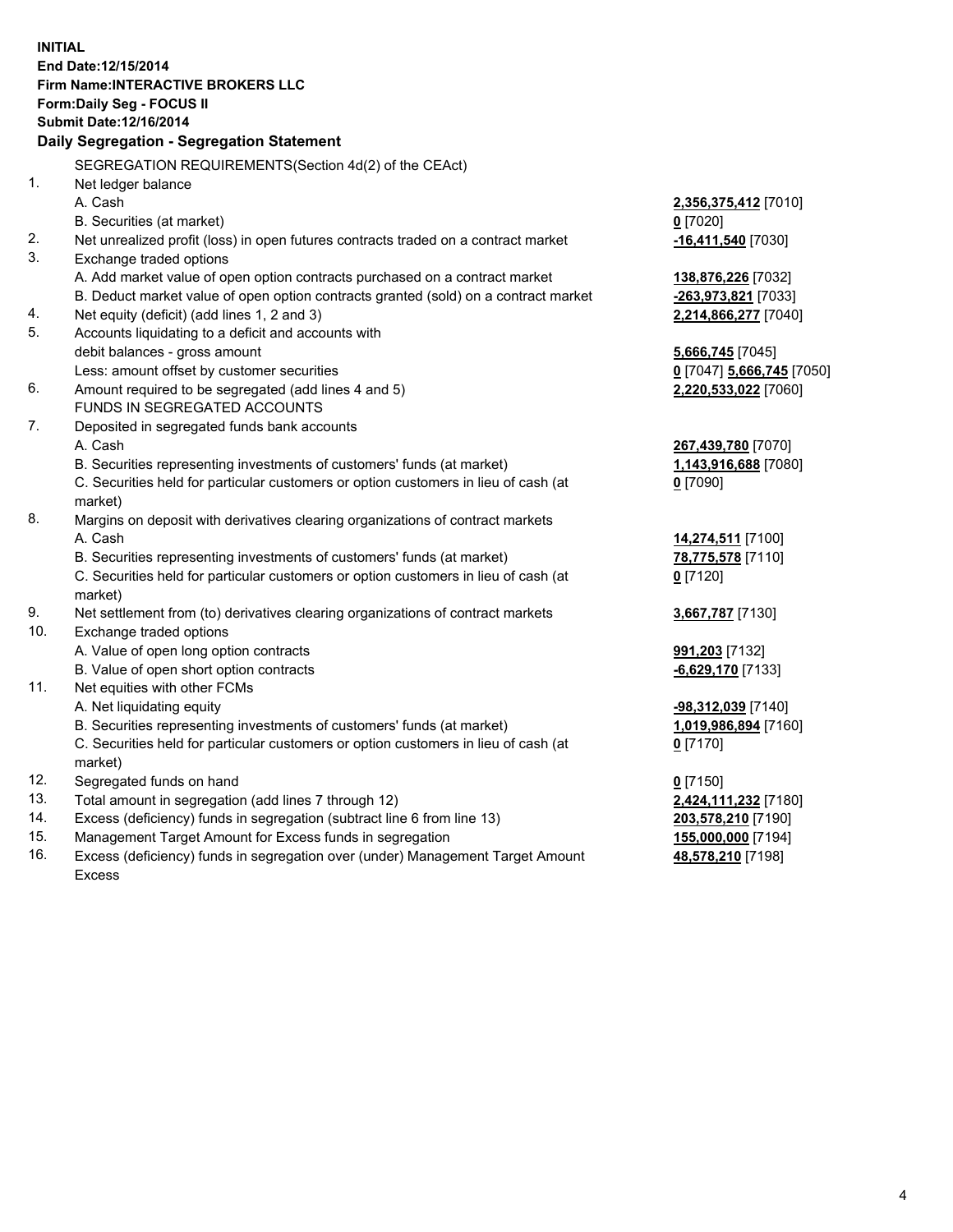## **INITIAL End Date:12/15/2014 Firm Name:INTERACTIVE BROKERS LLC Form:Daily Seg - FOCUS II Submit Date:12/16/2014 Daily Segregation - Supplemental**

| $\blacksquare$ | Total gross margin deficiencies - Segregated Funds Origin                              | 206,917 [9100] |
|----------------|----------------------------------------------------------------------------------------|----------------|
| $\blacksquare$ | Total gross margin deficiencies - Secured Funds Origin                                 | 4,879 [9101]   |
| $\blacksquare$ | Total gross margin deficiencies - Cleared Swaps Customer Collateral Funds Origin       | $0$ [9102]     |
| $\blacksquare$ | Total gross margin deficiencies - Noncustomer and Proprietary Accounts Origin          | $0$ [9103]     |
| $\blacksquare$ | Total number of accounts contributing to total gross margin deficiencies - Segregated  | 12 [9104]      |
|                | Funds Origin                                                                           |                |
| $\blacksquare$ | Total number of accounts contributing to total gross margin deficiencies - Secured     | 4 [9105]       |
|                | Funds Origin                                                                           |                |
| Ξ.             | Total number of accounts contributing to the total gross margin deficiencies - Cleared | $0$ [9106]     |
|                | Swaps Customer Collateral Funds Origin                                                 |                |
| -              | Total number of accounts contributing to the total gross margin deficiencies -         | $0$ [9107]     |
|                | Noncustomer and Proprietary Accounts Origin                                            |                |
| -              | Upload a copy of the firm's daily margin report the FCM uses to issue margin calls     |                |
|                | which corresponds with the reporting date.                                             |                |

12.15.2014 Commodity Margin Deficiency Report.xls